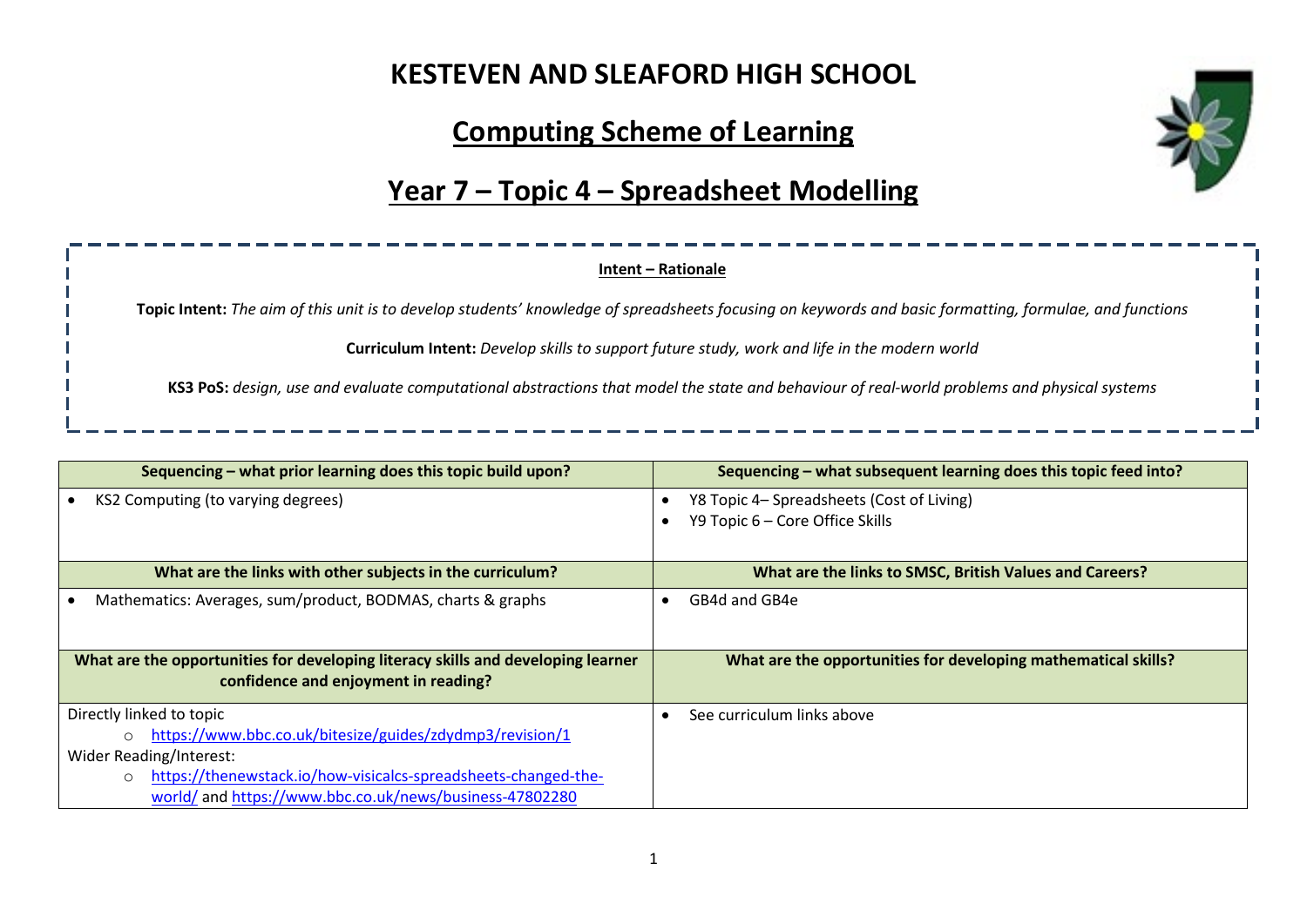### **KESTEVEN AND SLEAFORD HIGH SCHOOL**

# **Computing Scheme of Learning**

# **Year 7 – Topic 4 - Spreadsheets**

**Intent – Concepts**



2